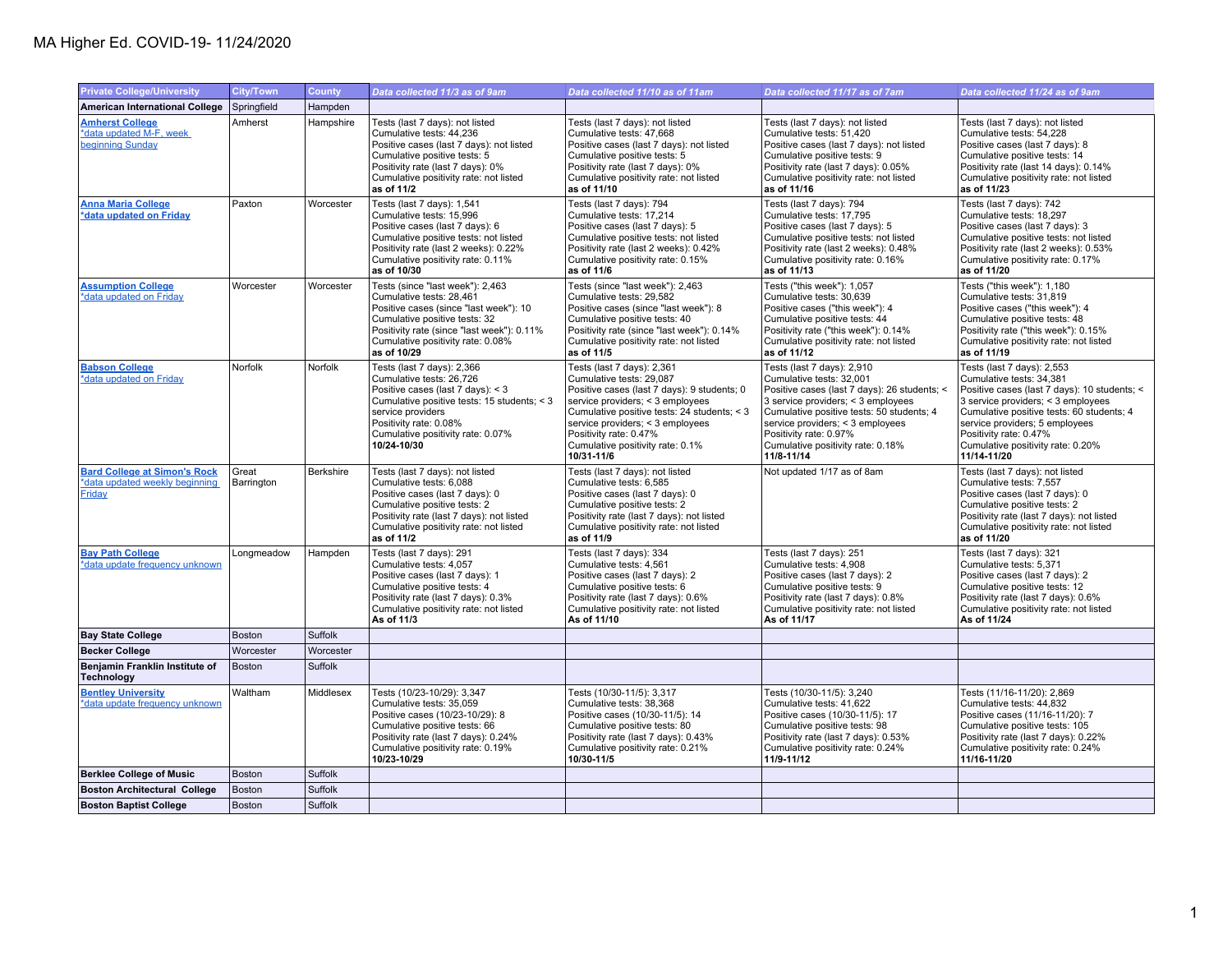| <b>Private College/University</b>                                              | City/Town            | County    | Data collected 11/3 as of 9am                                                                                                                                                                                                                 | Data collected 11/10 as of 11am                                                                                                                                                                                                                | Data collected 11/17 as of 7am                                                                                                                                                                                                                   | Data collected 11/24 as of 9am                                                                                                                                                                                                                   |
|--------------------------------------------------------------------------------|----------------------|-----------|-----------------------------------------------------------------------------------------------------------------------------------------------------------------------------------------------------------------------------------------------|------------------------------------------------------------------------------------------------------------------------------------------------------------------------------------------------------------------------------------------------|--------------------------------------------------------------------------------------------------------------------------------------------------------------------------------------------------------------------------------------------------|--------------------------------------------------------------------------------------------------------------------------------------------------------------------------------------------------------------------------------------------------|
| <b>Boston College</b><br>*data updated T-F, week<br>beginning Monday           | <b>Chestnut Hill</b> | Middlesex | Tests (10/26-11/1): 6,763<br>Cumulative tests: 78,477<br>Positive cases (10/26-11/1): 18<br>Cumulative positive tests: 249<br>Positivity rate: not listed<br>Cumulative positivity rate: 0.31%<br>10/26-11/1                                  | Tests (11/2-11/8): 9,268<br>Cumulative tests: 87,864<br>Positive cases (11/2-11/8): 14<br>Cumulative positive tests: 261<br>Positivity rate (11/2-11/8): 0.15%<br>Cumulative positivity rate: 0.29%<br>$11/2 - 11/8$                           | Tests (11/9-11/15): 9,704<br>Cumulative tests: 98,201<br>Positive cases (11/9-11/15): 25<br>Cumulative positive tests: 290<br>Positivity rate (11/9-11/15): 0.25%<br>Cumulative positivity rate: 0.29%<br>11/9-11/15                             | Tests (11/16-11/22): 10,981<br>Cumulative tests: 109,182<br>Positive cases (11/16-11/22): 63<br>Cumulative positive tests: 353<br>Positivity rate (11/16-11/22): 0.57%<br>Cumulative positivity rate: 0.32%<br>11/16-11/22                       |
| <b>Boston Graduate School of</b><br>Psyhcoanalysis                             | <b>Brookline</b>     |           |                                                                                                                                                                                                                                               |                                                                                                                                                                                                                                                |                                                                                                                                                                                                                                                  |                                                                                                                                                                                                                                                  |
| <b>Boston Universtiv</b><br>*data updated daily                                | Boston               | Suffolk   | Tests (10/26-11/1): 31,595<br>Cumulative tests: 317,634<br>Positive cases (10/26-11/1): not listed<br>Cumulative positive tests: 249<br>Positivity rate: not listed<br>Cumulative positivity rate: 0.08%<br>10/26-11/1                        | Tests (11/2-11/8): 25,108<br>Cumulative tests: 349.607<br>Positive cases (11/2-11/8): not listed<br>Cumulative positive tests: 302<br>Positivity rate (11/2-11/8): 0.15%<br>Cumulative positivity rate: 0.09%<br>$11/2 - 11/8$                 | Tests (11/9-11/15): 32,624<br>Cumulative tests: 382,231<br>Positive cases (11/9-11/15): not listed<br>Cumulative positive tests: 359<br>Positivity rate (11/9-11/15): 0.17%<br>Cumulative positivity rate: 0.09%<br>11/9-11/15                   | Tests (11/16-11/22): 32,894<br>Cumulative tests: 415.125<br>Positive cases (11/16-11/22): not listed<br>Cumulative positive tests: 405<br>Positivity rate (11/16-11/22): not listed<br>Cumulative positivity rate: 0.10%<br>11/16-11/22          |
| <b>Brandeis University</b><br>*data updated daily, week<br>beginning Sunday    | Waltham              | Middlesex | Tests (10/25-11/1): 6,497<br>Cumulative tests: 61,094<br>Positive cases (10/25-11/1): 0<br>Cumulative positive tests: not listed<br>Positivity rate (last 7 days): 0.05%<br>Cumulative positivity rate: not listed<br>10/25-11/1              | Tests (11/1-11/7): 6,229<br>Cumulative tests: 67,326<br>Positive cases (11/1-11/7): 4<br>Cumulative positive tests: not listed<br>Positivity rate (last 7 days): 0.08%<br>Cumulative positivity rate: not listed<br>$11/1 - 11/7$              | Tests (11/8-11/15): 461<br>Cumulative tests: 73,561<br>Positive cases (11/8-11/15): 0<br>Cumulative positive tests: not listed<br>Positivity rate (last 7 days): 0.06%<br>Cumulative positivity rate: not listed<br>11/8-11/15                   | Tests (Week of 11/22): 9<br>Cumulative tests: 79,654<br>Positive cases (Week of 11/22): 0<br>Cumulative positive tests: not listed<br>Positivity rate (last 7 days): 0.45%<br>Cumulative positivity rate: not listed<br>as of 11/22              |
| <b>Cambridge College</b>                                                       | Cambridge            | Middlesex |                                                                                                                                                                                                                                               |                                                                                                                                                                                                                                                |                                                                                                                                                                                                                                                  |                                                                                                                                                                                                                                                  |
| <b>Clark University</b><br>*data updated daily                                 | Worcester            | Worcester | Tests (last 7 days): 6,097<br>Cumulative tests: 67,659<br>Positive cases (last 7 days): 1<br>Cumulative positive tests (last 30 days): 9<br>Positivity rate (last 7 days): not listed<br>Cumulative positivity rate: not listed<br>as of 11/2 | Tests (last 7 days): 5,963<br>Cumulative tests: 73,622<br>Positive cases (last 7 days): 5<br>Cumulative positive tests (last 30 days): 11<br>Positivity rate (last 7 days): not listed<br>Cumulative positivity rate: not listed<br>as of 11/9 | Tests (last 7 days): 6,139<br>Cumulative tests: 79,761<br>Positive cases (last 7 days): 14<br>Cumulative positive tests (last 30 days): 25<br>Positivity rate (last 7 days): not listed<br>Cumulative positivity rate: not listed<br>as of 11/16 | Tests (last 7 days): 4,023<br>Cumulative tests: 83,784<br>Positive cases (last 7 days): 11<br>Cumulative positive tests (last 30 days): 31<br>Positivity rate (last 7 days): not listed<br>Cumulative positivity rate: not listed<br>as of 11/23 |
| <b>Curry College</b><br>*data updated week beginning<br>Thursday               | Milton               | Norfolk   | Tests (last 7 days): 1,610<br>Cumulative tests: 18.475<br>Positive cases (last 7 days): 1<br>Cumulative positive tests: 47<br>Positivity rate (last 7 days): not listed<br>Cumulative positivity rate (last 2 weeks):<br>0.21%<br>as of 10/28 | Tests (last 7 days): 1,811<br>Cumulative tests: 20.288<br>Positive cases (last 7 days): 1<br>Cumulative positive tests: 48<br>Positivity rate (last 7 days): not listed<br>Cumulative positivity rate (last 2 weeks):<br>0.058%<br>as of 11/4  | Tests (last 7 days): 1,673<br>Cumulative tests: 21.962<br>Positive cases (last 7 days): 7<br>Cumulative positive tests: 55<br>Positivity rate (last 7 days): not listed<br>Cumulative positivity rate (last 2 weeks):<br>0.22%<br>as of 11/10    | Tests (last 7 days): 1,904<br>Cumulative tests: 23.866<br>Positive cases (last 7 days): 7<br>Cumulative positive tests: 62<br>Positivity rate (last 7 days): not listed<br>Cumulative positivity rate (last 2 weeks):<br>0.39%<br>as of 11/18    |
| Dean College                                                                   | Franklin             | Norfolk   |                                                                                                                                                                                                                                               |                                                                                                                                                                                                                                                |                                                                                                                                                                                                                                                  |                                                                                                                                                                                                                                                  |
| <b>Eastern Nazarene College</b><br>*data update frequency unknown              | Quincy               | Norfolk   | Tests (last 7 days): not listed<br>Cumulative tests: 2,444<br>Positive cases (last 7 days): not listed<br>Cumulative positive tests: 3<br>Positivity rate (last 7 days): not listed<br>Cumulative positivity rate: not listed<br>as of 10/30  | Tests (last 7 days): not listed<br>Cumulative tests: 2,746<br>Positive cases (last 7 days): not listed<br>Cumulative positive tests: 3<br>Positivity rate (last 7 days): not listed<br>Cumulative positivity rate: not listed<br>as of 11/6    | Tests (last 7 days): not listed<br>Cumulative tests: 3,055<br>Positive cases (last 7 days): not listed<br>Cumulative positive tests: 5<br>Positivity rate (last 7 days): not listed<br>Cumulative positivity rate: not listed<br>as of 11/13     | Tests (last 7 days): not listed<br>Cumulative tests: 3,368<br>Positive cases (last 7 days): not listed<br>Cumulative positive tests: 5<br>Positivity rate (last 7 days): not listed<br>Cumulative positivity rate: not listed<br>as of 11/20     |
| <b>Elms College</b><br>*data update frequency unknown                          | Chicopee             | Hampden   | Tests (last 2 weeks): 521<br>Cumulative tests: 3,501<br>Positive cases (last 2 weeks): 1<br>Cumulative positive tests: 3<br>Positivity rate (last 2 weeks): 0.19%<br>Cumulative positivity rate: 0.09%<br>as of 11/2                          | Tests (last 2 weeks): 422<br>Cumulative tests: 3,686<br>Positive cases (last 2 weeks): 1<br>Cumulative positive tests: 4<br>Positivity rate (last 2 weeks): 0.23%<br>Cumulative positivity rate: 0.11%<br>as of 11/10                          | Tests (last 2 weeks): 411<br>Cumulative tests: 3.932<br>Positive cases (last 2 weeks): 2<br>Cumulative positive tests: 5<br>Positivity rate (last 2 weeks): 0.49%<br>Cumulative positivity rate: 0.12%<br>as of 11/17                            | Tests (last 2 weeks): 395<br>Cumulative tests: 4,267<br>Positive cases (last 2 weeks): 0<br>Cumulative positive tests: 5<br>Positivity rate (last 2 weeks): 0%<br>Cumulative positivity rate: 0.12%<br>as of 11/24                               |
| <b>Emerson College</b><br>*data updated daily, week<br><b>beginning Sunday</b> | Boston               | Suffolk   | Tests (10/26-11/1): 3,679<br>Cumulative tests: 36,434<br>Positive cases (10/26-11/1): 1<br>Cumulative positive tests: 27<br>Positivity rate (10/26-11/1): 0.03%<br>Cumulative positivity rate: 0.07%<br>10/26-11/1                            | Tests (11/2-11/8): 3,588<br>Cumulative tests: 40,022<br>Positive cases (11/2-11/8): 2<br>Cumulative positive tests: 29<br>Positivity rate (11/2-11/8): 0.06%<br>Cumulative positivity rate: 0.07%<br>$11/2 - 11/8$                             | Tests (11/9-11/15): 3,674<br>Cumulative tests: 43,696<br>Positive cases (11/9-11/15): 3<br>Cumulative positive tests: 32<br>Positivity rate (11/9-11/15): 0.08%<br>Cumulative positivity rate: 0.07%<br>11/9-11/15                               | Tests (11/16-11/22): 4,080<br>Cumulative tests: 47,776<br>Positive cases (11/16-11/22): 16<br>Cumulative positive tests: 48<br>Positivity rate (11/16-11/22): 0.39%<br>Cumulative positivity rate: 0.10%<br>11/16-11/22                          |
| <b>Emmanuel College</b>                                                        | <b>Boston</b>        | Suffolk   |                                                                                                                                                                                                                                               |                                                                                                                                                                                                                                                |                                                                                                                                                                                                                                                  |                                                                                                                                                                                                                                                  |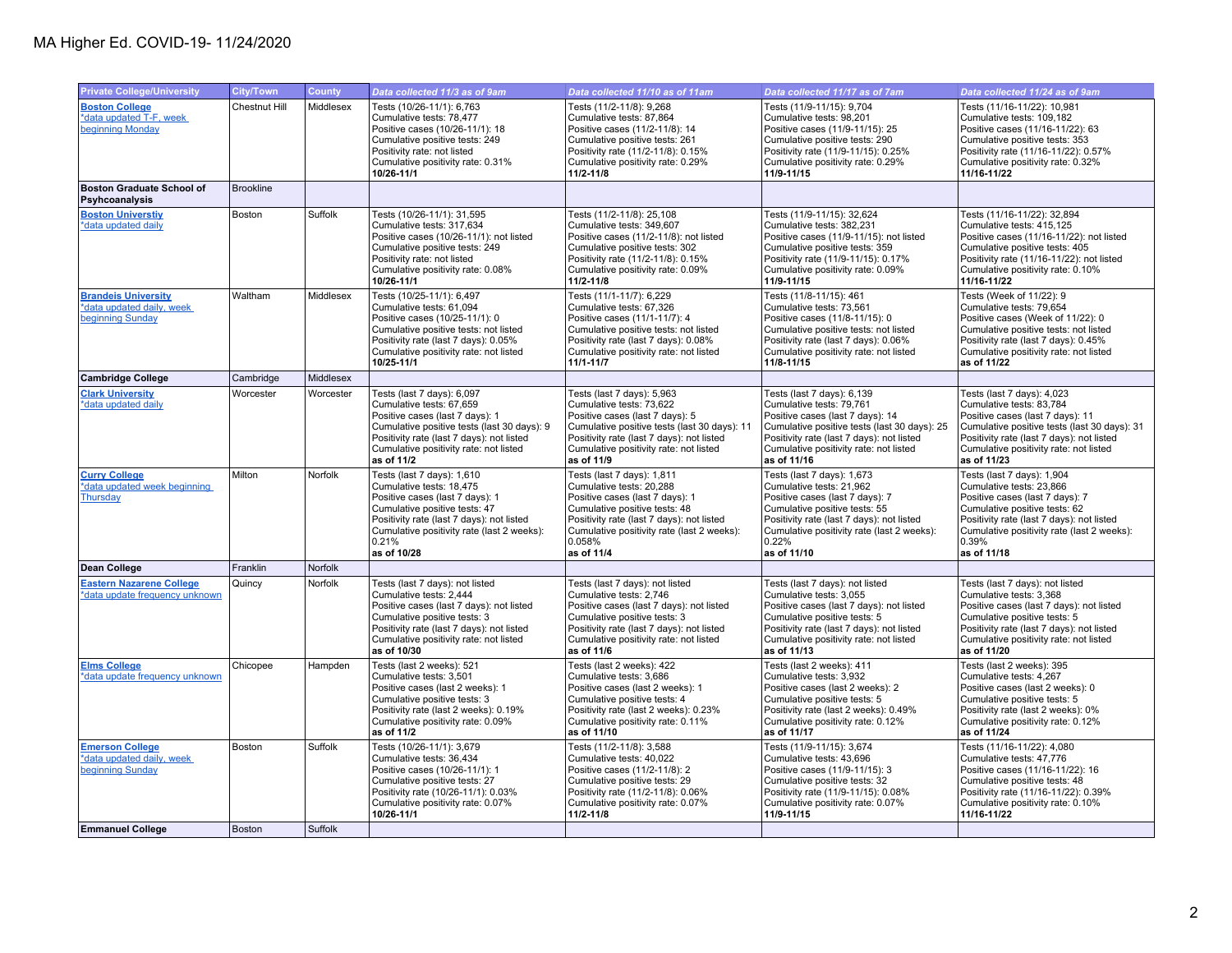| <b>Private College/University</b>                                                                        | City/Town                               | County    | Data collected 11/3 as of 9am                                                                                                                                                                                                                                            | Data collected 11/10 as of 11am                                                                                                                                                                                                                                          | Data collected 11/17 as of 7am                                                                                                                                                                                                                                         | Data collected 11/24 as of 9am                                                                                                                                                                                                                                        |
|----------------------------------------------------------------------------------------------------------|-----------------------------------------|-----------|--------------------------------------------------------------------------------------------------------------------------------------------------------------------------------------------------------------------------------------------------------------------------|--------------------------------------------------------------------------------------------------------------------------------------------------------------------------------------------------------------------------------------------------------------------------|------------------------------------------------------------------------------------------------------------------------------------------------------------------------------------------------------------------------------------------------------------------------|-----------------------------------------------------------------------------------------------------------------------------------------------------------------------------------------------------------------------------------------------------------------------|
| <b>Endicott College</b><br>*data updated week beginning<br>Sunday                                        | Beverly                                 | Essex     | Tests (last 7 days): 2,807<br>Cumulative tests: 25,395<br>Positive cases (last 7 days): 9<br>Cumulative positive tests: 25<br>Positivity rate (last 7 days): 0.37% for<br>students, 0.42% for faculty and staff<br>Cumulative positivity rate: not listed<br>as of 10/31 | Tests (last 7 days): 2,308<br>Cumulative tests: 28,129<br>Positive cases (last 7 days): 11<br>Cumulative positive tests: 36<br>Positivity rate (last 7 days): 0.43% for<br>students, 0.54% for faculty and staff<br>Cumulative positivity rate: not listed<br>as of 11/7 | Tests (last 7 days): 2,839<br>Cumulative tests: 30,969<br>Positive cases (last 7 days): 19<br>Cumulative positive tests: 55<br>Positivity rate (last 7 days): 0.64% for<br>students, 0% for faculty and staff<br>Cumulative positivity rate: not listed<br>as of 11/14 | Tests (last 7 days): 2,540<br>Cumulative tests: 35,515<br>Positive cases (last 7 days): 9<br>Cumulative positive tests: 64<br>Positivity rate (last 7 days): 0.34% for<br>students, 0% for faculty and staff<br>Cumulative positivity rate: not listed<br>as of 11/21 |
| <b>Fisher College</b>                                                                                    | <b>Boston</b>                           | Suffolk   |                                                                                                                                                                                                                                                                          |                                                                                                                                                                                                                                                                          |                                                                                                                                                                                                                                                                        |                                                                                                                                                                                                                                                                       |
| <b>Gordon College</b>                                                                                    | Wenham                                  | Essex     |                                                                                                                                                                                                                                                                          |                                                                                                                                                                                                                                                                          |                                                                                                                                                                                                                                                                        |                                                                                                                                                                                                                                                                       |
| <b>Hampshire College</b><br>*data updated week beginning<br>Wednesday                                    | Amherst                                 | Hampshire | Tests (10/23-10/28): 320<br>Cumulative tests: not listed<br>Positive cases (10/23-10/28): 1<br>Cumulative positive tests: not listed<br>Positivity rate (10/23-10/28): not listed<br>Cumulative positivity rate: not listed<br>10/23-10/28                               | Tests (10/29-11/5): 570<br>Cumulative tests: not listed<br>Positive cases (10/29-11/5): 0<br>Cumulative positive tests: not listed<br>Positivity rate (10/29-11/5): not listed<br>Cumulative positivity rate: not listed<br>10/29-11/5                                   | Tests (11/6-11/12): 350<br>Cumulative tests: 4,574<br>Positive cases (11/6-11/12): 3<br>Cumulative positive tests: 4<br>Positivity rate (11/6-11/12): not listed<br>Cumulative positivity rate: not listed<br>11/6-11/12                                               | Tests (11/13-11/19): 572<br>Cumulative tests: 5,241<br>Positive cases (11/13-11/19): 1<br>Cumulative positive tests: 6<br>Positivity rate (11/13-11/19): not listed<br>Cumulative positivity rate: not listed<br>11/13-11/19                                          |
| <b>Harvard University</b><br>*data updated daily                                                         | Cambridge                               | Middlesex | Tests (last 7 days): 16,424<br>Cumulative tests: 162,776<br>Positive cases (last 7 days): 8<br>Cumulative positive tests: 90<br>Positivity rate (last 7 days): 0.05%<br>Cumulative positivity rate: not listed<br>as of 11/2                                             | Tests (last 7 days): 16,624<br>Cumulative tests: 180,561<br>Positive cases (last 7 days): 24<br>Cumulative positive tests: 114<br>Positivity rate (last 7 days): 0.14%<br>Cumulative positivity rate: not listed<br>as of 11/9                                           | Tests (last 7 days): 17,393<br>Cumulative tests: 194,924<br>Positive cases (last 7 days): 55<br>Cumulative positive tests: 165<br>Positivity rate (last 7 days): 0.32%<br>Cumulative positivity rate: not listed<br>as of 11/15                                        | Tests (last 7 days): 16,749<br>Cumulative tests: 212,205<br>Positive cases (last 7 days): 47<br>Cumulative positive tests: 219<br>Positivity rate (last 7 days): 0.28%<br>Cumulative positivity rate: not listed<br>as of 11/22                                       |
| <b>Harvard Extension School</b>                                                                          | Cambridge                               | Middlesex |                                                                                                                                                                                                                                                                          |                                                                                                                                                                                                                                                                          |                                                                                                                                                                                                                                                                        |                                                                                                                                                                                                                                                                       |
| <b>Hellenic College</b>                                                                                  | <b>Brookline</b>                        | Norfolk   |                                                                                                                                                                                                                                                                          |                                                                                                                                                                                                                                                                          |                                                                                                                                                                                                                                                                        |                                                                                                                                                                                                                                                                       |
| <b>Holy Cross College</b><br>*data updated daily                                                         | Worcester                               | Worcester | Tests (last 7 days): 1,900<br>Cumulative tests: 15,129<br>Positive cases (last 7 days): 0<br>Cumulative positive tests: 21<br>Positivity rate (last 7 days): 0.0%<br>Cumulative positivity rate: not listed<br>as of 11/3                                                | Tests (last 7 days): 1,881<br>Cumulative tests: 16,608<br>Positive cases (last 7 days): 1<br>Cumulative positive tests: 22<br>Positivity rate (last 7 days): 0.05%<br>Cumulative positivity rate: not listed<br>as of 11/10                                              | Tests (last 7 days): 1,963<br>Cumulative tests: 18,568<br>Positive cases (last 7 days): 0<br>Cumulative positive tests: 26<br>Positivity rate (last 7 days): 0.20%<br>Cumulative positivity rate: not listed<br>as of 11/17                                            | Tests (last 7 days): 1,878<br>Cumulative tests: 20,543<br>Positive cases (last 7 days): 10<br>Cumulative positive tests: 33<br>Positivity rate (last 7 days): 0.35%<br>Cumulative positivity rate: not listed<br>as of 11/24                                          |
| <b>Laboure College</b>                                                                                   | Boston                                  | Suffolk   | Tests (10/21-10/27): 1,411<br>Cumulative tests: not listed<br>Positive cases (10/21-10/27): 0<br>Cumulative positive tests: 5<br>Positivity rate (10/21-10/27): not listed<br>Cumulative positivity rate: not listed<br>as of 10/27                                      | Tests (10/28-11/3): 1,380<br>Cumulative tests: not listed<br>Positive cases (10/28-11/3): 0<br>Cumulative positive tests: 5<br>Positivity rate (10/28-11/3): not listed<br>Cumulative positivity rate: not listed<br>as of 11/3                                          | Tests (11/4-11/10): 1,378<br>Cumulative tests: not listed<br>Positive cases (11/4-11/10): 2<br>Cumulative positive tests: 7<br>Positivity rate (11/4-11/10): not listed<br>Cumulative positivity rate: not listed<br>as of 11/10                                       | Tests (11/11-11/17): 1,377<br>Cumulative tests: not listed<br>Positive cases (11/11-11/17): 1<br>Cumulative positive tests: 8<br>Positivity rate (11/11-11/17): not listed<br>Cumulative positivity rate: not listed<br>as of 11/17                                   |
| <b>Lasell College</b><br>*data updated daily                                                             | Newton                                  | Middlesex | Tests (last 7 days): 2,013<br>Cumulative tests: 16,747<br>Positive cases (last 7 days): 2<br>Cumulative positive tests: 8<br>Positivity rate (last 7 days): not listed<br>Cumulative positivity rate: not listed<br>as of 10/30                                          | Tests (last 7 days): 2,594<br>Cumulative tests: 19,341<br>Positive cases (last 7 days): 4<br>Cumulative positive tests: 12<br>Positivity rate (last 7 days): not listed<br>Cumulative positivity rate: not listed<br>as of 11/9                                          | Tests (last 7 days): 2,324<br>Cumulative tests: 20,726<br>Positive cases (last 7 days): 6<br>Cumulative positive tests: 17<br>Positivity rate (last 7 days): not listed<br>Cumulative positivity rate: 0%<br>as of 11/13                                               | Tests (last 7 days): 1,922<br>Cumulative tests: 22,648<br>Positive cases (last 7 days): 9<br>Cumulative positive tests: 26<br>Positivity rate (last 7 days): not listed<br>Cumulative positivity rate: 0%<br>as of 11/20                                              |
| <b>Lesley University</b>                                                                                 | Cambridge                               | Middlesex |                                                                                                                                                                                                                                                                          |                                                                                                                                                                                                                                                                          |                                                                                                                                                                                                                                                                        |                                                                                                                                                                                                                                                                       |
| <b>Massachusetts College of</b><br><b>Pharmacy and Health Sciences</b><br>*data update frequency unknown | Boston/Worcest<br>er/Manchester,<br>NH. | Suffolk   | Tests (last 7 days): not listed<br>Cumulative tests: 39,505<br>Positive cases (last 7 days): not listed<br>Cumulative positive tests: 30<br>Positivity rate (last 7 days): not listed<br>Cumulative positivity rate: 0.08%<br>as of 11/1                                 | Tests (last 7 days): not listed<br>Cumulative tests: 43,354<br>Positive cases (last 7 days): not listed<br>Cumulative positive tests: 44<br>Positivity rate (last 7 days): not listed<br>Cumulative positivity rate: 0.10%<br>as of 11/8                                 | Tests (last 7 days): not listed<br>Cumulative tests: 46,699<br>Positive cases (last 7 days): not listed<br>Cumulative positive tests: 68<br>Positivity rate (last 7 days): not listed<br>Cumulative positivity rate: 0.15%<br>as of 11/16                              | Tests (last 7 days): not listed<br>Cumulative tests: 50,585<br>Positive cases (last 7 days): not listed<br>Cumulative positive tests: 87<br>Positivity rate (last 7 days): not listed<br>Cumulative positivity rate: 0.17%<br>as of 11/23                             |
| <b>Massachusetts Institute of</b><br><b>Technology</b><br>*data updated daily                            | Cambridge                               | Middlesex | Tests (last 7 days): 14,455<br>Cumulative tests: 162,497<br>Positive cases (last 7 days): 14<br>Cumulative positive tests: 89<br>Weekly positivity rate (last 7 days): 0.10%<br>Cumulative positivity rate: 0.05%<br>as of 11/3                                          | Tests (last 7 days): 16,802<br>Cumulative tests: 181,673<br>Positive cases (last 7 days): 34<br>Cumulative positive tests: 133<br>Weekly positivity rate (last 7 days): 0.20%<br>Cumulative positivity rate: 0.07%<br>as of 11/10                                        | Tests (last 7 days): 13,705<br>Cumulative tests: 195,727<br>Positive cases (last 7 days): 33<br>Cumulative positive tests: 178<br>Weekly positivity rate (last 7 days): 0.24%<br>Cumulative positivity rate: 0.09%<br>as of 11/17                                      | Tests (last 7 days): 4,163<br>Cumulative tests: 212,102<br>Positive cases (last 7 days): 2<br>Cumulative positive tests: 205<br>Weekly positivity rate (last 7 days): 0.05%<br>Cumulative positivity rate: 0.10%<br>as of 11/24                                       |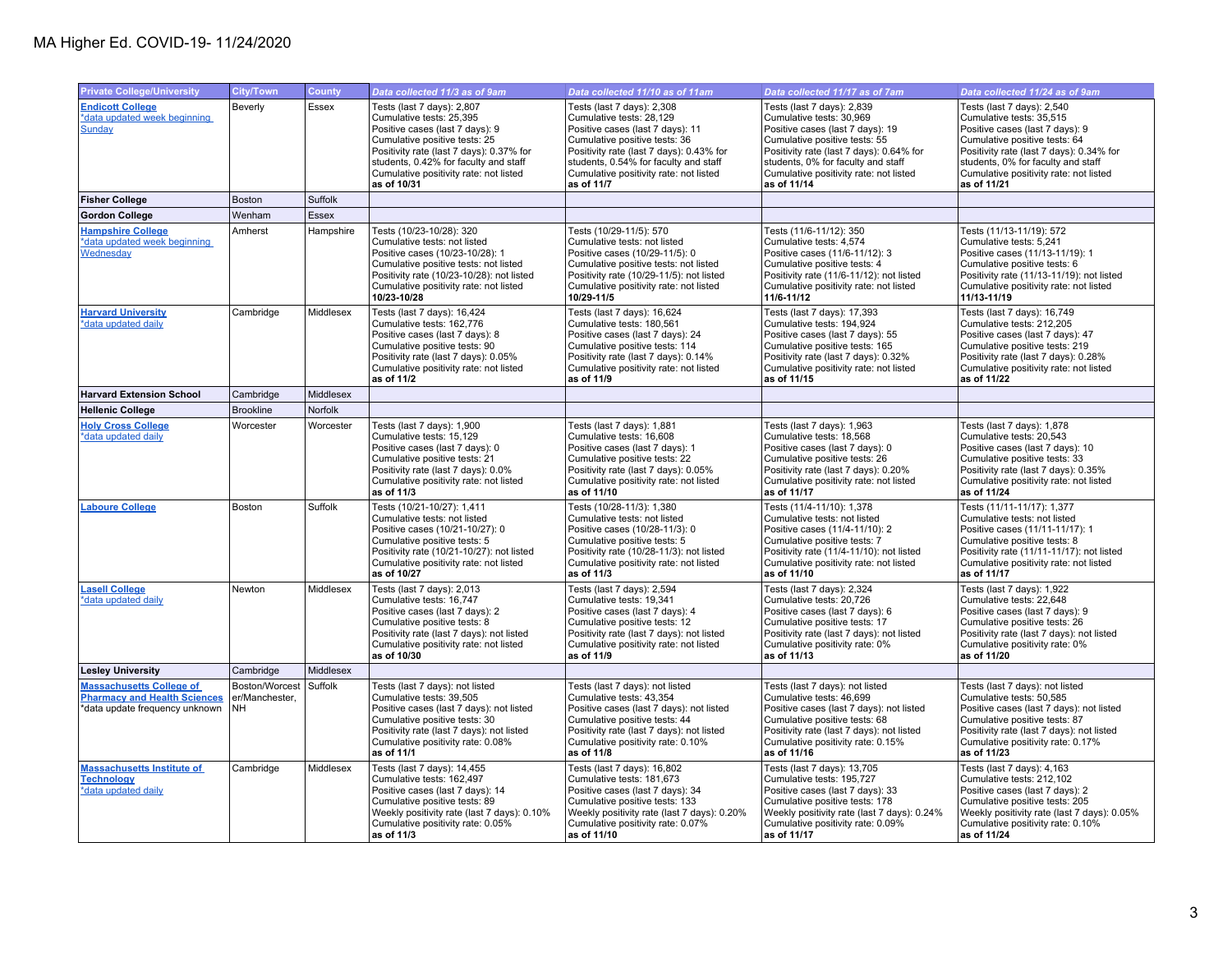| <b>Private College/University</b>                                               | <b>City/Town</b> | <b>County</b> | Data collected 11/3 as of 9am                                                                                                                                                                                                         | Data collected 11/10 as of 11am                                                                                                                                                                                                      | Data collected 11/17 as of 7am                                                                                                                                                                                                        | Data collected 11/24 as of 9am                                                                                                                                                                                                  |
|---------------------------------------------------------------------------------|------------------|---------------|---------------------------------------------------------------------------------------------------------------------------------------------------------------------------------------------------------------------------------------|--------------------------------------------------------------------------------------------------------------------------------------------------------------------------------------------------------------------------------------|---------------------------------------------------------------------------------------------------------------------------------------------------------------------------------------------------------------------------------------|---------------------------------------------------------------------------------------------------------------------------------------------------------------------------------------------------------------------------------|
| <b>Merrimack College</b><br>*data updated week beginning<br><b>Tuesday</b>      | North Andover    | Essex         | Tests (10/27-11/1): 3,578<br>Cumulative tests: 51,710<br>Positive cases (10/27-11/1): 5<br>Cumulative positive tests: 146<br>Positivity rate (10/27-11/1): 0.140%<br>Cumulative positivity rate: 0.282%<br>10/27-11/1                 | Tests (11/2-11/8): 4,954<br>Cumulative tests: 56,810<br>Positive cases (11/2-11/8): 8<br>Cumulative positive tests: 154<br>Positivity rate (11/2-11/8): 0.161%<br>Cumulative positivity rate: 0.271%<br>$11/2 - 11/8$                | Tests (11/9-11/15): 4,768<br>Cumulative tests: 61,411<br>Positive cases (11/9-11/15): 13<br>Cumulative positive tests: 167<br>Positivity rate (11/9-11/15): 0.273%<br>Cumulative positivity rate: 0.271%<br>11/9-11/15                | Tests (11/16-11/22): 5,023<br>Cumulative tests: 66,382<br>Positive cases (11/9-11/15): 53<br>Cumulative positive tests: 220<br>Positivity rate (11/16-11/22): 1.055%<br>Cumulative positivity rate: 0.330%<br>11/16-11/22       |
| <b>Montserrat College of Art</b><br>*data updated weekly beginning<br>Thursday  | Beverly          | Essex         | Not updated as of 11/3 10am                                                                                                                                                                                                           | Tests (10/30-11/5): 9<br>Cumulative tests: not listed<br>Positive cases (10/30-11/5): 1<br>Cumulative positive tests: not listed<br>Positivity rate (10/30-11/5): 11%<br>Cumulative positivity rate: not listed<br>10/30-11/5        | Tests (11/6-11/12): 314<br>Cumulative tests: 1.388<br>Positive cases (11/6-11/12): 1<br>Cumulative positive tests: 1<br>Positivity rate (11/6-11/12): 0%<br>Cumulative positivity rate: 0.07%<br>11/6-11/12                           | Not updated 11/24 as of 9am                                                                                                                                                                                                     |
| <b>Mount Holyoke College</b><br>*data updated M-F                               | South Hadley     | Hampshire     | Tests (last 7 days): 695<br>Cumulative tests: 7,606<br>Positive cases (last 7 days): 0<br>Cumulative positive tests: 3<br>Positivity rate (last 7 days): not listed<br>Cumulative positivity rate: not listed<br>as of 11/2           | Tests (last 7 days): 708<br>Cumulative tests: 8,314<br>Positive cases (last 7 days): 0<br>Cumulative positive tests: 3<br>Positivity rate (last 7 days): not listed<br>Cumulative positivity rate: not listed<br>as of 11/10         | Tests (last 7 days): 695<br>Cumulative tests: 9,009<br>Positive cases (last 7 days): 0<br>Cumulative positive tests: 3<br>Positivity rate (last 7 days): not listed<br>Cumulative positivity rate: not listed<br>as of 11/16          | Tests (last 7 days): 686<br>Cumulative tests: 9,695<br>Positive cases (last 7 days): 1<br>Cumulative positive tests: 4<br>Positivity rate (last 7 days): not listed<br>Cumulative positivity rate: not listed<br>as of 11/22    |
| The New England Conservatory Boston<br>of Music<br>*data updated on Friday      |                  | Suffolk       | Tests (last 7 days): 857<br>Cumulative tests: 5,890<br>Positive cases (last 7 days): 0<br>Cumulative positive tests: not listed<br>Positivity rate (last 7 days): 0%<br>Cumulative positivity rate: 0.059%<br>as of 10/30             | Tests (last 7 days): 804<br>Cumulative tests: 6,700<br>Positive cases (last 7 days): 0<br>Cumulative positive tests: not listed<br>Positivity rate (last 7 days): 0%<br>Cumulative positivity rate: 0.04%<br>as of 11/6              | Tests (last 7 days): 843<br>Cumulative tests: 7,548<br>Positive cases (last 7 days): 0<br>Cumulative positive tests: not listed<br>Positivity rate (last 7 days): 0%<br>Cumulative positivity rate: 0.04%<br>as of 11/13              | Not updated 11/24 as of 9am                                                                                                                                                                                                     |
| <b>Nichols College</b><br>*data updated weekly beginning<br><b>Monday</b>       | Dudley           | Worcester     | Tests (10/26-10/30): 1,868<br>Cumulative tests: 19,973<br>Positive cases (10/26-10/30): 0<br>Cumulative positive tests: 9<br>Positivity rate (10/26-10/30): 0%<br>Cumulative positivity rate: 0.04%<br>10/26-10/30                    | Tests (10/26-10/30): 1,901<br>Cumulative tests: 21,874<br>Positive cases (10/26-10/30): 6<br>Cumulative positive tests: 15<br>Positivity rate (10/26-10/30): 0.316%<br>Cumulative positivity rate: 0.069%<br>10/31-11/6              | Tests (11/9-11/13): 1,946<br>Cumulative tests: 23,820<br>Positive cases (11/9-11/13): 10<br>Cumulative positive tests: 25<br>Positivity rate (11/9-11/13): 0.514%<br>Cumulative positivity rate: 0.105%<br>11/9-11/13                 | Tests (11/16-11/20): 1,377<br>Cumulative tests: 25,198<br>Positive cases (11/16-11/20): 3<br>Cumulative positive tests: 28<br>Positivity rate (11/16-11/20): 0.218%<br>Cumulative positivity rate: 0.11%<br>11/16-11/20         |
| <b>North Bennet Street School</b>                                               | <b>Boston</b>    | Suffolk       |                                                                                                                                                                                                                                       |                                                                                                                                                                                                                                      |                                                                                                                                                                                                                                       |                                                                                                                                                                                                                                 |
| <b>Northeastern University</b><br>*data updated daily, week<br>beginning Sunday | Boston           | Suffolk       | Tests (10/25-10/31): 32,068<br>Cumulative tests: 333,857<br>Positive cases (10/25-10/31): 19<br>Cumulative positive tests: 173<br>Positivity rate (last 7 days): 0.06%<br>Cumulative positivity rate: not listed<br>as of 10/31       | Tests (10/25-10/31): 35,110<br>Cumulative tests: 368,967<br>Positive cases (10/25-10/31): 51<br>Cumulative positive tests: 224<br>Positivity rate (last 7 days): 0.16%<br>Cumulative positivity rate: not listed<br>as of 11/7       | Tests (11/8-11/14): 31,381<br>Cumulative tests: 397,413<br>Positive cases (11/8-11/14): 55<br>Cumulative positive tests: 270<br>Positivity rate (last 7 days): 0.18%<br>Cumulative positivity rate: not listed<br>as of 11/14         | Tests (11/15-11/21): 33,863<br>Cumulative tests: 431,276<br>Positive cases (11/15-11/21): 64<br>Cumulative positive tests: 334<br>Positivity rate (last 7 days): 0.19%<br>Cumulative positivity rate: not listed<br>as of 11/21 |
| <b>Northpoint Bible College</b>                                                 | Haverhill        | Essex         |                                                                                                                                                                                                                                       |                                                                                                                                                                                                                                      |                                                                                                                                                                                                                                       |                                                                                                                                                                                                                                 |
| <b>Olin College of Engineering</b><br>*data update frequency unknown            | Needham          | Norfolk       | Tests (last 2 weeks): 317<br>Cumulative tests: not listed<br>Positive cases (last 2 weeks): 0<br>Cumulative positive tests: not listed<br>Positivity rate (last 2 weeks): 0%<br>Cumulative positivity rate: not listed<br>as of 10/31 | Tests (last 2 weeks): 490<br>Cumulative tests: not listed<br>Positive cases (last 2 weeks): 0<br>Cumulative positive tests: not listed<br>Positivity rate (last 2 weeks): 0%<br>Cumulative positivity rate: not listed<br>as of 11/9 | Tests (last 2 weeks): 320<br>Cumulative tests: not listed<br>Positive cases (last 2 weeks): 0<br>Cumulative positive tests: not listed<br>Positivity rate (last 2 weeks): 0%<br>Cumulative positivity rate: not listed<br>as of 11/14 | Tests (last 2 weeks): 506<br>Cumulative tests: 3,552<br>Positive cases (last 2 weeks): 1<br>Cumulative positive tests: 3<br>Positivity rate (last 2 weeks): not listed<br>Cumulative positivity rate: 0.1%<br>as of 11/23       |
| <b>Pine Manor College</b>                                                       | <b>Newton</b>    | Middlesex     |                                                                                                                                                                                                                                       |                                                                                                                                                                                                                                      |                                                                                                                                                                                                                                       |                                                                                                                                                                                                                                 |
| <b>Quincy College</b>                                                           | Quincy           | Norfolk       |                                                                                                                                                                                                                                       |                                                                                                                                                                                                                                      |                                                                                                                                                                                                                                       |                                                                                                                                                                                                                                 |
| <b>Regis College</b><br>*data updated on Wednesday                              | Weston           | Middlesex     | Tests (10/26-10/28): 288<br>Cumulative tests: 2,621<br>Positive cases (10/26-10/28): 0<br>Cumulative positive tests: 2<br>Positivity rate (10/26-10/28): not listed<br>Cumulative positivity rate: not listed<br>as of 10/28          | Tests (10/28-11/5): 387<br>Cumulative tests: 2,913<br>Positive cases (10/28-11/5): 1<br>Cumulative positive tests: 3<br>Positivity rate (10/28-11/5): not listed<br>Cumulative positivity rate: not listed<br>as of 11/5             | Tests (11/5-11/12): 296<br>Cumulative tests: 3,205<br>Positive cases (11/5-11/12): 1<br>Cumulative positive tests: 4<br>Positivity rate (11/5-11/12): not listed<br>Cumulative positivity rate: not listed<br>as of 11/12             | Tests (11/12-11/18): 333<br>Cumulative tests: 3,497<br>Positive cases (11/12-11/18): 1<br>Cumulative positive tests: 5<br>Positivity rate (11/12-11/18): not listed<br>Cumulative positivity rate: not listed<br>as of 11/20    |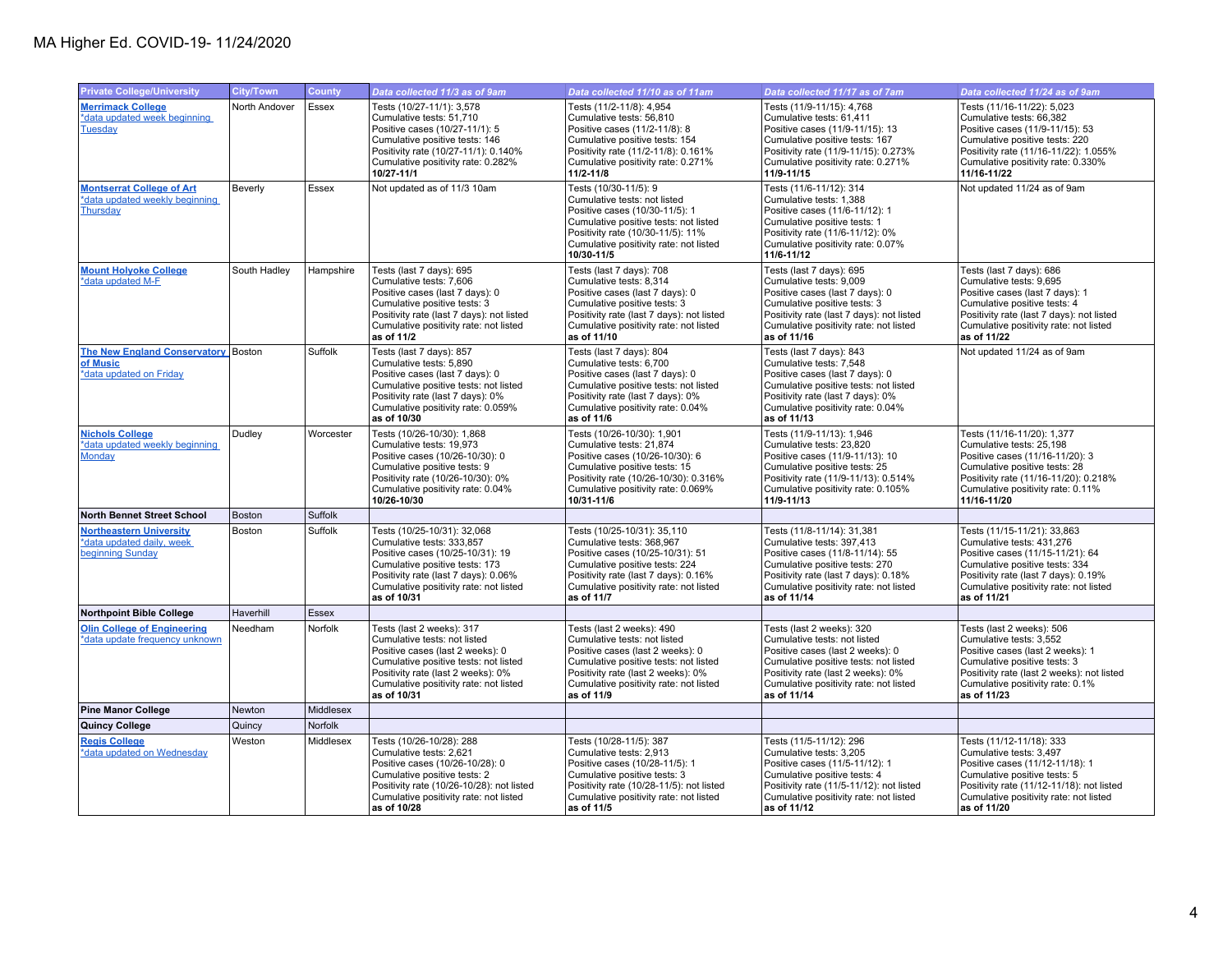| <b>Private College/University</b>                                                    | <b>City/Town</b> | County         | Data collected 11/3 as of 9am                                                                                                                                                                                                               | Data collected 11/10 as of 11am                                                                                                                                                                                                             | Data collected 11/17 as of 7am                                                                                                                                                                                                               | Data collected 11/24 as of 9am                                                                                                                                                                                                               |
|--------------------------------------------------------------------------------------|------------------|----------------|---------------------------------------------------------------------------------------------------------------------------------------------------------------------------------------------------------------------------------------------|---------------------------------------------------------------------------------------------------------------------------------------------------------------------------------------------------------------------------------------------|----------------------------------------------------------------------------------------------------------------------------------------------------------------------------------------------------------------------------------------------|----------------------------------------------------------------------------------------------------------------------------------------------------------------------------------------------------------------------------------------------|
| <b>Simmons University</b><br>*data updated weekly                                    | Boston           | Suffolk        | Tests (10/21-10/29): 569<br>Cumulative tests: 3.478<br>Positive cases (10/21-10/29): 3<br>Cumulative positive tests: 6<br>Positivity rate (10/21-10/29): not listed<br>Cumulative positivity rate: 0.17%<br>as of 10/30                     | Tests (11/2-11/5): 382<br>Cumulative tests: 3.860<br>Positive cases (11/2-11/5): 2<br>Cumulative positive tests: 8<br>Positivity rate (11/2-11/5): not listed<br>Cumulative positivity rate: 0.21%<br>as of 11/6                            | Tests (11/9-11/12): 325<br>Cumulative tests: 4.185<br>Positive cases (11/9-11/12): 0<br>Cumulative positive tests: 8<br>Positivity rate (11/9-11/12): not listed<br>Cumulative positivity rate: 0.19%<br>as of 11/12                         | Tests (11/13-11/17): 159<br>Cumulative tests: 4.344<br>Positive cases (11/13-11/17): 0<br>Cumulative positive tests: 8<br>Positivity rate (11/13-11/17): not listed<br>Cumulative positivity rate: 0.18%<br>as of 11/17                      |
| <b>Smith College</b><br>*data updated twice weekly                                   | Northampton      | Hampshire      | Tests: not listed<br>Cumulative tests: 12,733<br>Positive cases ("since last update"): 0<br>Cumulative positive tests: 2<br>Positivity rate: not listed<br>Cumulative positivity rate: not listed<br>as of 11/3                             | Tests: not listed<br>Cumulative tests: 13,919<br>Positive cases ("since last update"): 0<br>Cumulative positive tests: 2<br>Positivity rate: not listed<br>Cumulative positivity rate: not listed<br>as of 11/10                            | Tests: not listed<br>Cumulative tests: 15,098<br>Positive cases ("since last update"): 1<br>Cumulative positive tests: 3<br>Positivity rate: not listed<br>Cumulative positivity rate: not listed<br>as of 11/17                             | Tests: not listed<br>Cumulative tests: 16,317<br>Positive cases ("since last update"): 1<br>Cumulative positive tests: 4<br>Positivity rate: not listed<br>Cumulative positivity rate: not listed<br>as of 11/24                             |
| <b>Springfield College</b><br>*data update frequency unknown                         | Springfield      | Hampden        | Tests (10/31-11/1): 263<br>Cumulative tests: 16,691<br>Positive cases (10/31-11/1): 0<br>Cumulative positive tests: 40<br>Positivity rate (10/31-11/1): not listed<br>Cumulative positivity rate: 0.240%<br>as of 11/1                      | Tests (10/31-11/5): 1,194<br>Cumulative tests: 17,622<br>Positive cases (10/31-11/1): 14<br>Cumulative positive tests: 51<br>Positivity rate (10/31-11/1): not listed<br>Cumulative positivity rate: 1.173%<br>as of 11/5                   | Tests (11/9-11/12): 890<br>Cumulative tests: 18,512<br>Positive cases (11/9-11/12): 9<br>Cumulative positive tests: 60<br>Positivity rate (11/9-11/12): 1.011%<br>Cumulative positivity rate: 0.324%<br>as of 11/12                          | Tests (11/16): 185<br>Cumulative tests: 19,321<br>Positive cases (11/16): 5<br>Cumulative positive tests: 65<br>Positivity rate (11/16): 2.703%<br>Cumulative positivity rate: 0.336%<br>as of 11/16                                         |
| <b>Stonehill College</b><br>*data updated weekly beginning<br>Monday                 | Easton           | <b>Bristol</b> | Tests (10/26-10/30): 3,253<br>Cumulative tests: 32,223<br>Positive cases (10/26-10/30): 4<br>Cumulative positive tests: 21<br>Positivity rate (10/26-10/30): 0.15%<br>Cumulative positivity rate: 0.08%<br>10/26-10/30                      | Tests (11/2-11/6): 3,251<br>Cumulative tests: 35,474<br>Positive cases (11/2-11/6): 2<br>Cumulative positive tests: 23<br>Positivity rate (11/2-11/6): 0.08%<br>Cumulative positivity rate: 0.08%<br>11/2-11/6                              | Tests (11/9-11/13): 3,256<br>Cumulative tests: 38,730<br>Positive cases (11/9-11/13): 3<br>Cumulative positive tests: 26<br>Positivity rate (11/9-11/13): 0.12%<br>Cumulative positivity rate: 0.08%<br>11/13                                | Tests (11/16-11/20): 3,190<br>Cumulative tests: 41,920<br>Positive cases (11/16-11/20): 7<br>Cumulative positive tests: 26<br>Positivity rate (11/16-11/20): 0.28%<br>Cumulative positivity rate: 0.10%<br>11/20                             |
| <b>Suffolk University</b><br>*data update frequency unknown                          | Boston           | Suffolk        | Tests (last 7 days): 3,084<br>Cumulative tests: 27,294<br>Positive cases (last 7 days): 2<br>Cumulative positive tests: 40<br>Positivity rate (last 7 days): not listed<br>Cumulative positivity rate: 0.147%<br>as of 11/1                 | Tests (last 7 days): 2,906<br>Cumulative tests: 30,188<br>Positive cases (last 7 days): 12<br>Cumulative positive tests: 52<br>Positivity rate (last 7 days): not listed<br>Cumulative positivity rate: 0.172%<br>as of 11/8                | Tests (last 7 days): 2,142<br>Cumulative tests: 32,272<br>Positive cases (last 7 days): 11<br>Cumulative positive tests: 63<br>Positivity rate (last 7 days): not listed<br>Cumulative positivity rate: 0.195%<br>as of 11/15                | Tests (last 7 days): 2,945<br>Cumulative tests: 35,948<br>Positive cases (last 7 days): 12<br>Cumulative positive tests: 78<br>Positivity rate (last 7 days): not listed<br>Cumulative positivity rate: 0.217%<br>as of 11/20                |
| <b>Tufts University</b><br>*data updated daily                                       | Medford          | Middlesex      | Tests (last 7 days): 14,968<br>Cumulative tests: 136,083<br>Positive cases (last 7 days): 13<br>Cumulative positive tests: 57<br>Positivity rate (last 7 days): 0.09%<br>Cumulative positivity rate: 0.04%<br>as of 10/31                   | Tests (last 7 days): 15,448<br>Cumulative tests: 151,570<br>Positive cases (last 7 days): 7<br>Cumulative positive tests: 64<br>Positivity rate (last 7 days): 0.05%<br>Cumulative positivity rate: 0.04%<br>as of 11/7                     | Tests (last 7 days): 15,192<br>Cumulative tests: 166,774<br>Positive cases (last 7 days): 21<br>Cumulative positive tests: 85<br>Positivity rate (last 7 days): 0.14%<br>Cumulative positivity rate: 0.05%<br>as of 11/14                    | Tests (last 7 days): 20,711<br>Cumulative tests: 189,379<br>Positive cases (last 7 days): 68<br>Cumulative positive tests: 155<br>Positivity rate (last 7 days): 0.30%<br>Cumulative positivity rate: 0.08%<br>as of 11/22                   |
| <b>Urban College of Boston</b>                                                       | <b>Boston</b>    | Suffolk        |                                                                                                                                                                                                                                             |                                                                                                                                                                                                                                             |                                                                                                                                                                                                                                              |                                                                                                                                                                                                                                              |
| <b>Wellsley College</b><br>*data updated M-F                                         | Wellesley        | Norfolk        | Tests (last 7 days): 3,444<br>Cumulative tests: not listed<br>Positive cases (last 7 days): 1<br>Cumulative positive tests: not listed<br>Positivity rate (last 7 days): not listed<br>Cumulative positivity rate: not listed<br>as of 11/1 | Tests (last 7 days): 3,447<br>Cumulative tests: not listed<br>Positive cases (last 7 days): 2<br>Cumulative positive tests: not listed<br>Positivity rate (last 7 days): not listed<br>Cumulative positivity rate: not listed<br>as of 11/8 | Tests (last 7 days): 4,124<br>Cumulative tests: not listed<br>Positive cases (last 7 days): 2<br>Cumulative positive tests: not listed<br>Positivity rate (last 7 days): not listed<br>Cumulative positivity rate: not listed<br>as of 11/15 | Tests (last 7 days): 2,046<br>Cumulative tests: not listed<br>Positive cases (last 7 days): 4<br>Cumulative positive tests: not listed<br>Positivity rate (last 7 days): not listed<br>Cumulative positivity rate: not listed<br>as of 11/22 |
| <b>Wentworth Institute of</b><br><b>Technology</b><br>*data update frequency unknown | Boston           | Suffolk        | Tests (last 7 days): 3,010<br>Cumulative tests: 21,807<br>Positive cases (last 7 days): 3<br>Cumulative positive tests: 26<br>Positivity rate (last 7 days): 0.10%<br>Cumulative positivity rate: not listed<br>as of 11/2                  | Tests (last 7 days): 4,337<br>Cumulative tests: 25,638<br>Positive cases (last 7 days): 6<br>Cumulative positive tests: 32<br>Positivity rate (last 7 days): 0.14%<br>Cumulative positivity rate: not listed<br>as of 11/9                  | Tests (last 7 days): 3,756<br>Cumulative tests: 28,715<br>Positive cases (last 7 days): 7<br>Cumulative positive tests: 39<br>Positivity rate (last 7 days): 0.19%<br>Cumulative positivity rate: not listed<br>as of 11/14                  | Tests (last 7 days): 3,562<br>Cumulative tests: 32,323<br>Positive cases (last 7 days): 10<br>Cumulative positive tests: 49<br>Positivity rate (last 7 days): 0.28%<br>Cumulative positivity rate: not listed<br>as of 11/21                 |
| <b>Western New England</b><br><b>University</b><br>*data update frequency unknown    | Springfield      | Hampden        | Tests: not listed<br>Cumulative tests: 5,290<br>Positive cases ("this week"): 3<br>Cumulative positive tests: 17<br>Positivity rate: not listed<br>Cumulative positivity rate: not listed<br>as of 10/30                                    | Tests: not listed<br>Cumulative tests: 5,808<br>Positive cases ("this week"): 5<br>Cumulative positive tests: 28<br>Positivity rate: not listed<br>Cumulative positivity rate: not listed<br>as of 11/10                                    | Tests: not listed<br>Cumulative tests: 5,862<br>Positive cases ("this week"): 11<br>Cumulative positive tests: 34<br>Positivity rate: not listed<br>Cumulative positivity rate: not listed<br>as of 11/13                                    | Tests (last 7 days): not listed<br>Cumulative tests: 6,228<br>Positive cases (last 7 days): 14<br>Cumulative positive tests: 43<br>Positivity rate (last 7 days): not listed<br>Cumulative positivity rate: not listed<br>as of 11/20        |